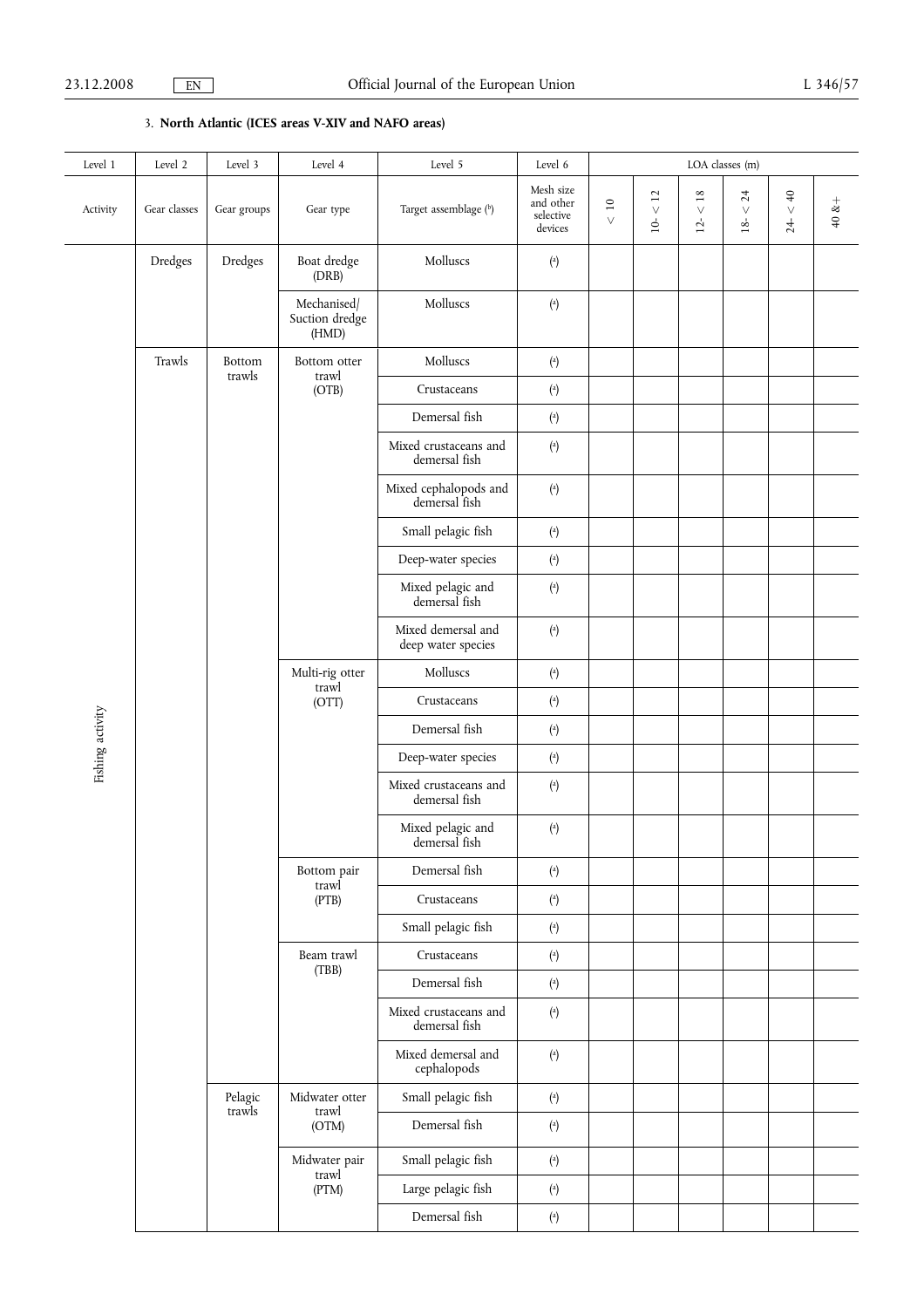| Level 1  | Level 2            | Level 3               | Level 4                                                         | Level 5               | Level 6                                                     | LOA classes (m)           |                                                             |                   |                       |                      |         |  |
|----------|--------------------|-----------------------|-----------------------------------------------------------------|-----------------------|-------------------------------------------------------------|---------------------------|-------------------------------------------------------------|-------------------|-----------------------|----------------------|---------|--|
| Activity | Gear classes       | Gear groups           | Gear type                                                       | Target assemblage (b) | Mesh size<br>and other<br>selective<br>devices              | $\overline{10}$<br>$\vee$ | $<12\,$<br>$10-$                                            | $<18\,$<br>$12 -$ | 24<br>$\vee$<br>$18-$ | $\frac{40}{5}$<br>24 | $40x +$ |  |
|          | Hooks and          | Rods and              | Hand and Pole                                                   | Finfish               | $\binom{a}{b}$                                              |                           |                                                             |                   |                       |                      |         |  |
|          | Lines              | Lines                 | lines<br>(LHP) (LHM)                                            | Cephalopods           | $\left( \begin{smallmatrix} a \\ \end{smallmatrix} \right)$ |                           |                                                             |                   |                       |                      |         |  |
|          |                    |                       | <b>Trolling lines</b><br>(LTL)                                  | Large pelagic fish    | $\left( \begin{matrix} a \\ c \end{matrix} \right)$         |                           |                                                             |                   |                       |                      |         |  |
|          |                    | Longlines             | Drifting<br>longlines                                           | Large pelagic fish    | $\left( \begin{matrix} a \\ c \end{matrix} \right)$         |                           |                                                             |                   |                       |                      |         |  |
|          |                    |                       | (LLD)                                                           | Demersal fish         | $\binom{a}{b}$                                              |                           |                                                             |                   |                       |                      |         |  |
|          |                    |                       |                                                                 | Deep-water species    | $\left( \begin{matrix} a \\ c \end{matrix} \right)$         |                           |                                                             |                   |                       |                      |         |  |
|          |                    |                       | Set longlines<br>$(LL\bar{S})$                                  | Deep-water species    | $\left( \begin{matrix} a \\ c \end{matrix} \right)$         |                           |                                                             |                   |                       |                      |         |  |
|          |                    |                       |                                                                 | Demersal fish         | $\left( \begin{matrix} a \\ c \end{matrix} \right)$         |                           |                                                             |                   |                       |                      |         |  |
|          | Traps              | Traps (c)             | Pots and Traps<br>(FPO)                                         | Molluscs              | $\left( \begin{matrix} a \\ c \end{matrix} \right)$         |                           |                                                             |                   |                       |                      |         |  |
|          |                    |                       |                                                                 | Crustaceans           | $\left( \begin{smallmatrix} a \\ \end{smallmatrix} \right)$ |                           |                                                             |                   |                       |                      |         |  |
|          |                    |                       |                                                                 | Finfish               | $\left( \begin{smallmatrix} a \\ \end{smallmatrix} \right)$ |                           |                                                             |                   |                       |                      |         |  |
|          |                    |                       | Fyke nets<br>(FYK)                                              | Catadromous species   | $\left( \begin{smallmatrix} a \\ \end{smallmatrix} \right)$ |                           |                                                             |                   |                       |                      |         |  |
|          |                    |                       |                                                                 | Demersal species      | $\left( \begin{smallmatrix} a \\ \end{smallmatrix} \right)$ |                           |                                                             |                   |                       |                      |         |  |
|          |                    |                       | Stationary<br>uncovered<br>pound nets<br>(FPN)                  | Large pelagic fish    | $\left( \begin{smallmatrix} a \\ \end{smallmatrix} \right)$ |                           |                                                             |                   |                       |                      |         |  |
|          | <b>Nets</b>        | <b>Nets</b>           | Trammel net<br>(GTR)                                            | Demersal fish         | $\left( \begin{matrix} a \\ c \end{matrix} \right)$         |                           |                                                             |                   |                       |                      |         |  |
|          |                    |                       | Set gillnet<br>(SNS)<br>Driftnet                                | Small pelagic fish    | $\left( \begin{matrix} a \\ c \end{matrix} \right)$         |                           |                                                             |                   |                       |                      |         |  |
|          |                    |                       |                                                                 | Demersal fish         | $\left( \begin{smallmatrix} a \\ \end{smallmatrix} \right)$ |                           |                                                             |                   |                       |                      |         |  |
|          |                    |                       |                                                                 | Crustaceans           | $\left( \begin{smallmatrix} a \\ \end{smallmatrix} \right)$ |                           |                                                             |                   |                       |                      |         |  |
|          |                    |                       |                                                                 | Deep-water species    | $\left( \begin{smallmatrix} a \\ \end{smallmatrix} \right)$ |                           |                                                             |                   |                       |                      |         |  |
|          |                    |                       |                                                                 | Small pelagic fish    | $\left( \begin{smallmatrix} a \\ \end{smallmatrix} \right)$ |                           |                                                             |                   |                       |                      |         |  |
|          |                    |                       |                                                                 |                       | (GND)                                                       | Demersal fish             | $\left( \begin{smallmatrix} a \\ \end{smallmatrix} \right)$ |                   |                       |                      |         |  |
|          | Seines             | Surround-<br>ing nets | Purse seine                                                     | Small pelagic fish    | $\left( \begin{smallmatrix} a \\ \end{smallmatrix} \right)$ |                           |                                                             |                   |                       |                      |         |  |
|          |                    |                       | (PS)                                                            | Large pelagic fish    | $\left( \begin{smallmatrix} a \\ \end{smallmatrix} \right)$ |                           |                                                             |                   |                       |                      |         |  |
|          |                    | Seines                | Fly shooting<br>seine<br>(SSC)                                  | Demersal fish         | $\left( \begin{matrix} a \\ c \end{matrix} \right)$         |                           |                                                             |                   |                       |                      |         |  |
|          |                    |                       | Anchored seine<br>(SDN)                                         | Demersal fish         | $\left( \begin{smallmatrix} a \\ \end{smallmatrix} \right)$ |                           |                                                             |                   |                       |                      |         |  |
|          |                    |                       | Pair seine<br>(SPR)<br>Beach and boat<br>seine<br>$(SB)$ $(SV)$ | Demersal fish         | $\left( \begin{smallmatrix} a \\ \end{smallmatrix} \right)$ |                           |                                                             |                   |                       |                      |         |  |
|          |                    |                       |                                                                 | Finfish               | $\binom{a}{b}$                                              |                           |                                                             |                   |                       |                      |         |  |
|          | Other gear         | Other gear            | Glass eel fishing                                               | Glass eel             | $\binom{a}{b}$                                              |                           |                                                             |                   |                       |                      |         |  |
|          | Misc.<br>(Specify) | Misc.<br>(Specify)    |                                                                 |                       | $\binom{a}{b}$                                              |                           |                                                             |                   |                       |                      |         |  |